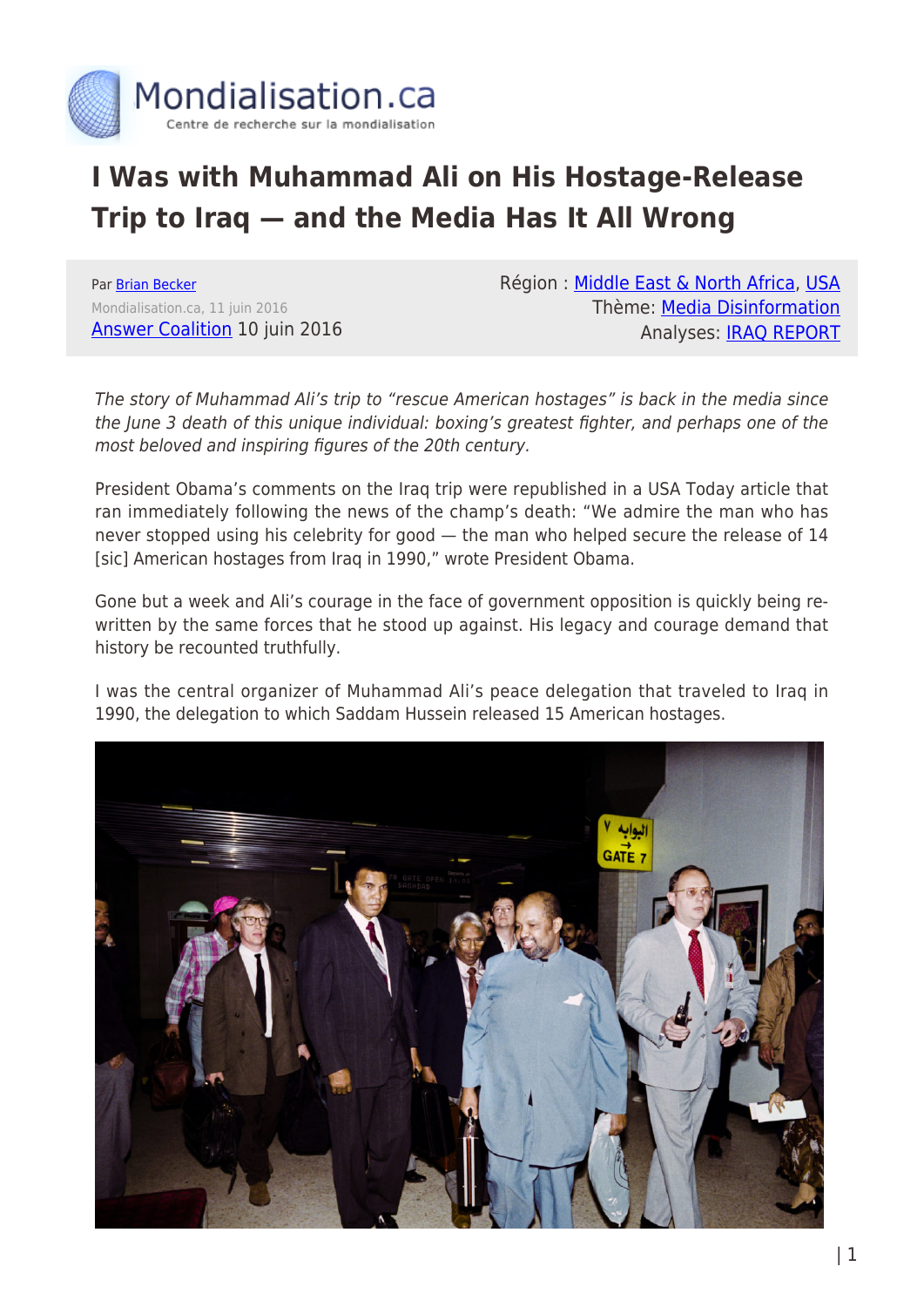The delegation arrives in the Amman, Jordan airport with the hostages. The bombing of Iraq started shortly afterwards.

The idea for the delegation came from former U.S. Attorney General Ramsey Clark, who asked me to be the organizer of the trip on his behalf. Other anti-war activists joined us.

Unfortunately the current telling of this story largely misses or obscures the main point of Ali's trip to Iraq, what happened there and why.

Ali's trip to Iraq was in fact vehemently opposed by the George H.W. Bush administration. The mass media castigated and ridiculed him at the time. He went to Iraq in defiance of the U.S. government and not on its behalf.

Our delegation arrived in Baghdad on November 23, 1990, and left for Jordan on the way back to the United States, with the 15-released hostages, on December 2, 1990.

The delegation Ali led to Baghdad was organized by the U.S. anti-war movement that was at that time bringing thousands, and eventually hundreds of thousands, of people into the streets in an ever-growing mass street protest movement throughout the United States in 1990 and 1991.

I was one of the organizers for those protests. The Coalition to Stop U.S. Intervention in the Middle East (our admittedly unwieldy name) was made up of hundreds of grassroots peace and community organizations. Ramsey Clark had allowed his downtown Manhattan law office to be used rent-free as the headquarters and mobilization center of these anti-war organizers and volunteers who over-ran that small office from August 1990 during the entire carnage known as the first Gulf War that finally ended on February 28, 1991.

It was from these offices and under Ramsey Clark's leadership that the Muhammad Ali peace delegation was conceived and initiated. Ramsey and Muhammad were good friends. That too was a story that contained an element of irony since Ramsey was the U.S. attorney general in 1967 when Ali was indicted on federal charges for his refusal to be drafted into the U.S. military. But later Ramsey worked in assisting on the successful Supreme Court legal appeal that overturned Ali's conviction in 1971.

Ali's delegation arrived in Baghdad and met with Saddam Hussein at about the same time George H.W. Bush arrived in Saudi Arabia to take Thanksgiving pictures and make patriotic speeches to the U.S. troops that were about to be sent into combat. In fact, that was why we went to Iraq at that particular moment: We were hoping to have contrasting images of Ali "talking" with Iraq while Bush was insisting on war with that country.

It took guts for Muhammad Ali to go to Iraq in 1990. He wanted to help prevent a war with Iraq but he was worried because we were going against the tide.

Our trip to Iraq was filled with unexpected surprises, some of which were truly bizarre. Much of what happened could not have been anticipated, at least by me.

When we first arrived in Baghdad on November 23, 1990, we were taken to Iraq's most famous hotel, the Al-Rashid. It was early evening and we went straight to the dining area.

Al- Rashid's 5-star dinner hall was packed with people feasting on the finest food. Most were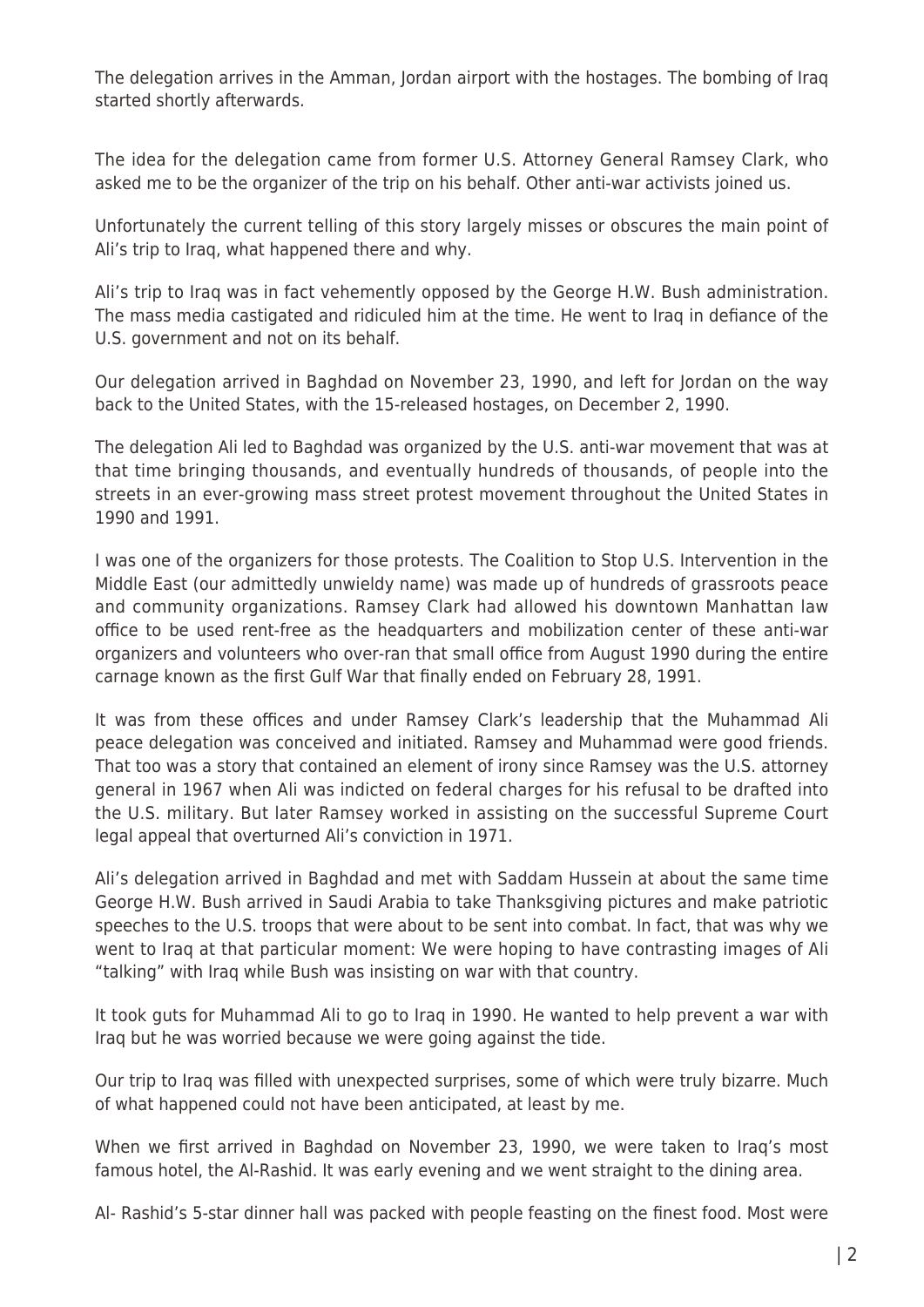not Arabs. They looked like they were from western countries. I remember remarking to someone at the buffet table that I didn't expect so many western media people to be there, to which the person replied, "Most of these people are not media, they are hostages."

What? We had been reading and watching lurid stories about the immense suffering of western hostages who Saddam Hussein wouldn't let leave the country in an effort to hold off air strikes.

I couldn't believe it. These were hostages? I went up to one table of 30-somethings who looked European. "Are you hostages?" They all laughed and told me they were indeed hostages. They were nurses from Ireland who were working in an Irish-run medical facility in Baghdad. They asked me if I wanted to join them for drinks at a bar following dinner.

It was surreal. We all went drinking and they told me their story. Iraq had confiscated their passports so they couldn't leave the country, but they didn't want to leave anyway. They were making very good salaries, better money than in Ireland and really enjoying themselves. I asked them if they were scared about being caught up in a war. They were completely dismissive. "There is no way there will be a war," they told me. They were certain that all the war talk was just a prelude to a negotiated exit of Iraq from Kuwait and a resolution of outstanding issues between Iraq and Kuwait. I told them that the U.S. government doesn't send hundreds of thousands of troops halfway around the world to negotiate. I think that our conversation was the very first that they held with someone who was convinced that war was really coming to Iraq.

Ali came to the bar too. He didn't drink of course but he entertained the European hostages and the bar staff by doing magic tricks, including one that he had really mastered where he appeared to levitate at least two inches off the floor.

Magic tricks and jokes aside, Ali was deeply concerned.

As he told me numerous times during the trip, he was concerned not about what would happen to us in Iraq, but rather about retribution when we got home from the media and especially the U.S. government that had demonized him and sentenced him to prison for refusing to go to Vietnam.

He was especially concerned that unless he returned with American hostages that he would be figuratively crucified by the media for cavorting with the enemy at a time when the patriotic drums of war were being beaten at an increasingly feverish pitch. He was right to be worried.

Unlike the European "hostages" who were eating at 5-star hotels and going to bars, the American hostages were facing a much more unpleasant reality. The Iraqi government placed them in government houses and compounds located at strategic military sites. They were placed there as deterrents against the expected U.S. attack. Saddam thought that the United States would not be able to start bombing because these men, who were both workers and business subcontractors doing business in either Iraq or Kuwait, would be right in the line of fire.

While Saddam calculated, or miscalculated — as he regularly did when it came to military questions — that holding westerners in Iraq would serve as a deterrent to a U.S. bombing campaign, the truth is that the Washington "we-need-to-go-to-war again" lobby was thrilled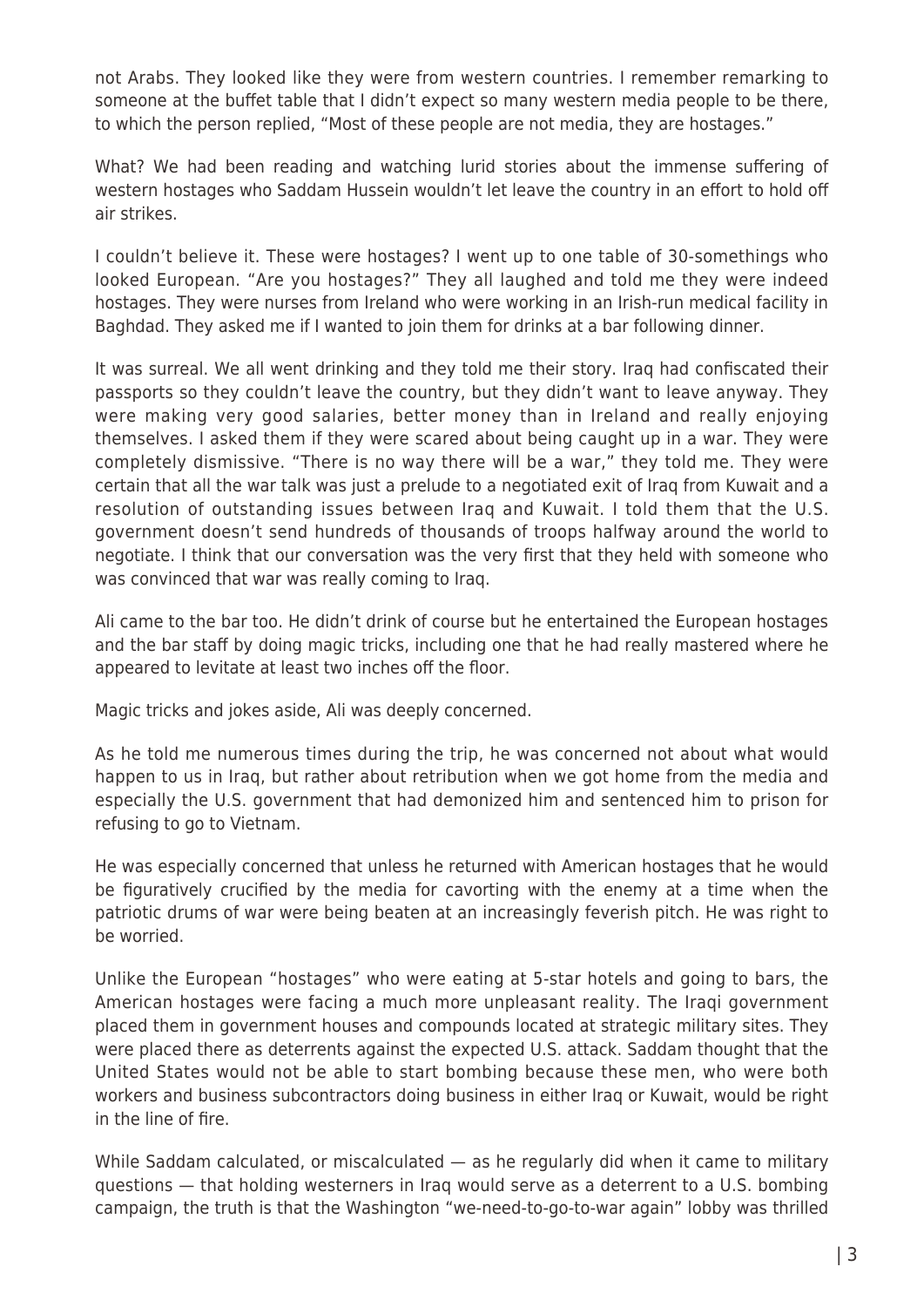that Saddam took hostages. It played fully into their demonization campaign and war preparations.

Anyone who opposed a war with Iraq was labeled as either an apologist for the hostagetaking Saddam or as a half-wit. Ali was treated as both by the government and the media.

Ali is cited now as a hero for having rescued the U.S. hostages but he and our delegation were treated with scorn and contempt at the time.

Huffington Post writer Andy Campbell succinctly captured the actual attitude towards our trip in his June 4, 2016, post-mortem piece "5 Stories You Didn't Know About Muhammad Ali":

Ali was instantly criticized, taking flak from the likes of then-President George H.W. Bush and The New York Times, both of whom expressed concerns that he was fueling a propaganda machine. Speaking about Ali's Parkinson's disease, the Times wrote:

Surely the strangest hostage-release campaign of recent days has been the 'goodwill' tour of Muhammad Ali, the former heavyweight boxing champion . . . he has attended meeting after meeting in Baghdad despite his frequent inability to speak clearly.

When we left from Iraq on December 2 with the American hostages, our delegation was greeted in Amman, Jordan, by State Department representatives. This was no happy greeting or celebration of freedom. Instead, the mood was grim. The U.S. government was infuriated that Ali had demonstrated that "talking" worked and moreso that it was the antiwar movement that had led the way in defiance of the government.

U.S. government representatives huddled with the hostages and tried to convince them that they leave Ali's delegation and return on a plane provided by the State Department. One of the men told me they felt pressure from the U.S. government to abandon Ali even though they were immensely grateful for his effort.

In the end, I believe that six of the 15 stayed with us to JFK airport, where we had scheduled a press conference to speak about our trip. We insisted that Ali's trip proved that "talks and negotiations" were clearly available as a means to prevent war. Of course, the George H.W. Bush administration wanted none of that. They did not want peace.

Muhammad Ali's delegation to Iraq was considered a threat, and not an asset, by the Bush administration and the media, which was marching in lock-step with the Pentagon, just as it could be relied upon to do 12 years later in the lead up to the second Bush administration's shock-and-awe invasion. The actual historical context is necessary to understand the "threat" posed by such a delegation in 1990.

Hundreds of thousands of U.S. troops, bombers and cruise missiles were being put into place in Saudi Arabia and the Persian Gulf for a war against Iraq. The atmosphere was very tense. We were not from the government but from the anti-war movement. By the time Ali met with Saddam on November 29, 1990 – in fact, on that very day – the U.S. government browbeat the UN Security Council into authorizing a war against Iraq. This was to be the first time in history that the United States was planning to launch a war and send U.S. troops into real military action in the Arab World. The stakes could not have been higher.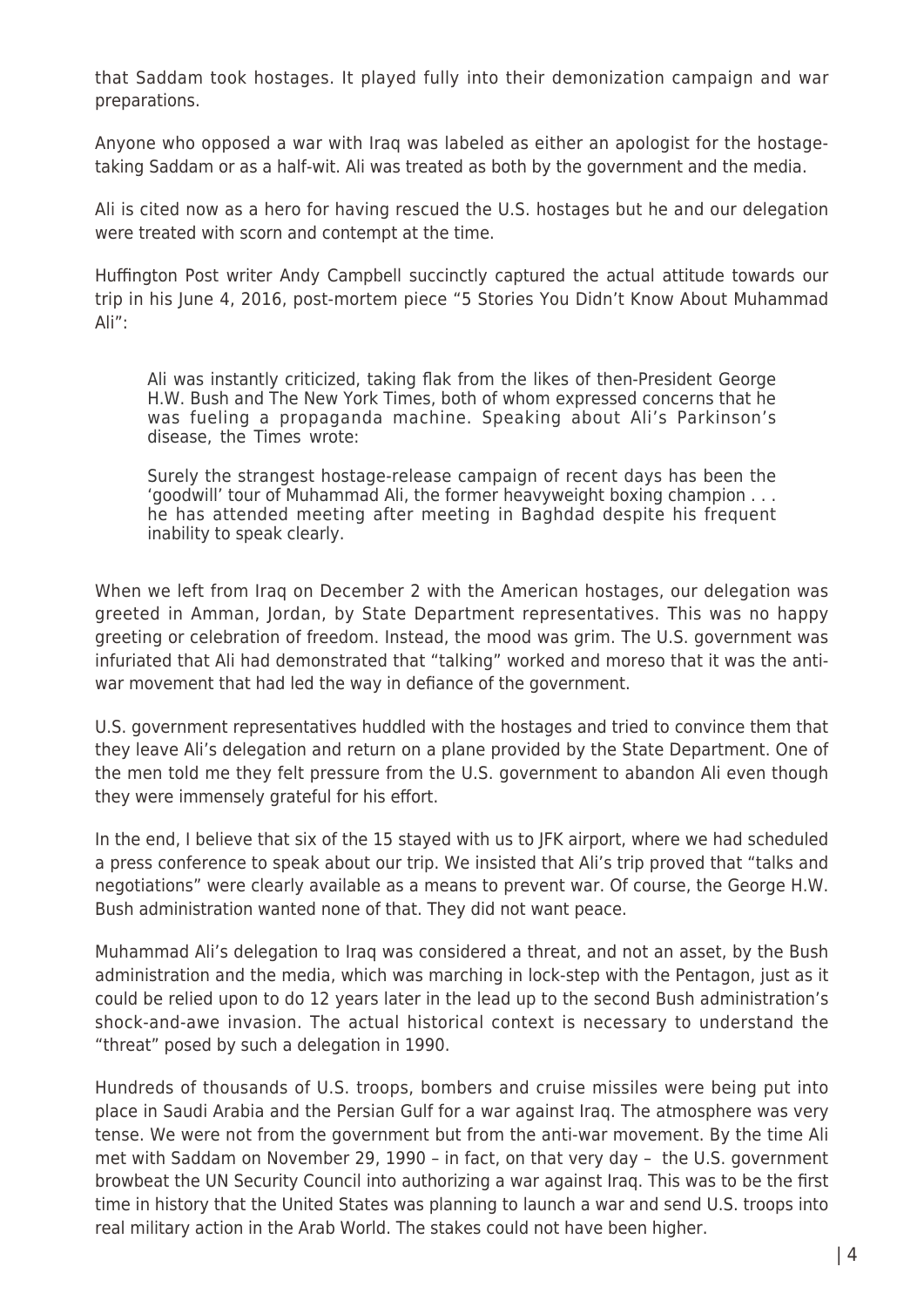The biggest problem facing the U.S. war lobby (don't forget Dick Cheney was then Secretary of Defense) was not Iraq's military. Iraq was small and the Pentagon knew Iraq's military weaknesses inside and out because it embedded U.S. officers and assets inside Iraqi units during the Iran-Iraq war that had only ended two years before.

The real problem facing policymakers was huge uncertainty about U.S. public opinion. The so-called "Vietnam Syndrome" was the consequence of the last major U.S. war that ended with its troops being driven from the battlefield in Southeast Asia while U.S. cities, high schools and college campuses became centers of intense social and political protest. This, not Iraq's military, was what the Bush administration was worried about as it was readying the population for war.

To overcome the problem of still-deep anti-war feelings at home, the Bush government relied on a new tactic: a highly personalized demonization campaign in the mainstream media of the leader of the targeted country. Saddam Hussein was an easy target. "The greatest tyrant since Hitler" was the mantra. The media whipped up sensationalized anti-Saddam stories 24 hours a day, seven days a week.

This was the real context of Muhammad Ali's trip to Iraq. It explains the animus he felt from the media and government. Ali went to meet directly with Saddam Hussein (aka the demon) in a trip that was not authorized by the U.S. government. It was organized by the very people who were organizing mass street protests at home aimed at arousing public opinion in a desperate bid to constrain the government from initiating the first-ever U.S. war in the Arab World – before it started.

Aside for the 15 very-grateful men who were released, Ali received practically no kudos or shout outs for saving the American hostages. This trip was considered subversive by policymakers who were wholly committed to the war drive and actually cared very little about the release of the hostages who had been caught in the middle.

A few weeks after we left Baghdad, Iraq agreed to allow all the other westerners to leave the country.

On January 16, 1991, the war that Muhammad Ali and millions of Americans wanted to stop began with a massive aerial destruction of the country. The U.S.-led air campaign dropped 88,500 tons of explosives on Iraq. Today, 26 years later, U.S. planes are still bombing Iraq. This is the fourth successive U.S. administration to drop bombs on Iraqi cities and towns.

The era of endless U.S. conflict in the Middle East, with all of its attendant human suffering in the Muslim world and beyond, began in 1991 despite Muhammad Ali's courageous actions to do what he could to hold back the dogs of war. As the politicians eulogize Muhammad Ali, while artfully stripping his legacy of many of the courageous political positions that made him the target of the government when he was alive, we should remember what he really stood for.

Brian Becker is the National Coordinator of the anti-war ANSWER Coalition and the host of the daily news show "Loud & Clear" on Radio Sputnik.

[ALSO: [Listen to a](http://www.answercoalition.org/i_was_with_muhammad_ali_on_his_hostage_release_trip_to_iraq_and_the_media_has_it_all_wrong) [special one-hour show of Loud & Clear with Brian Becker about the legacy](http://www.spreaker.com/user/radiosputnik/muhammad-ali-dont-let-them-bury-his-real) [of Muhammad Ali.](http://www.spreaker.com/user/radiosputnik/muhammad-ali-dont-let-them-bury-his-real) He is joined for the full hour by scholar and historian Dr. Anthony Monteiro, Askia Muhammad, Final Call journalist and news director of Pacifica Radio's WPFW